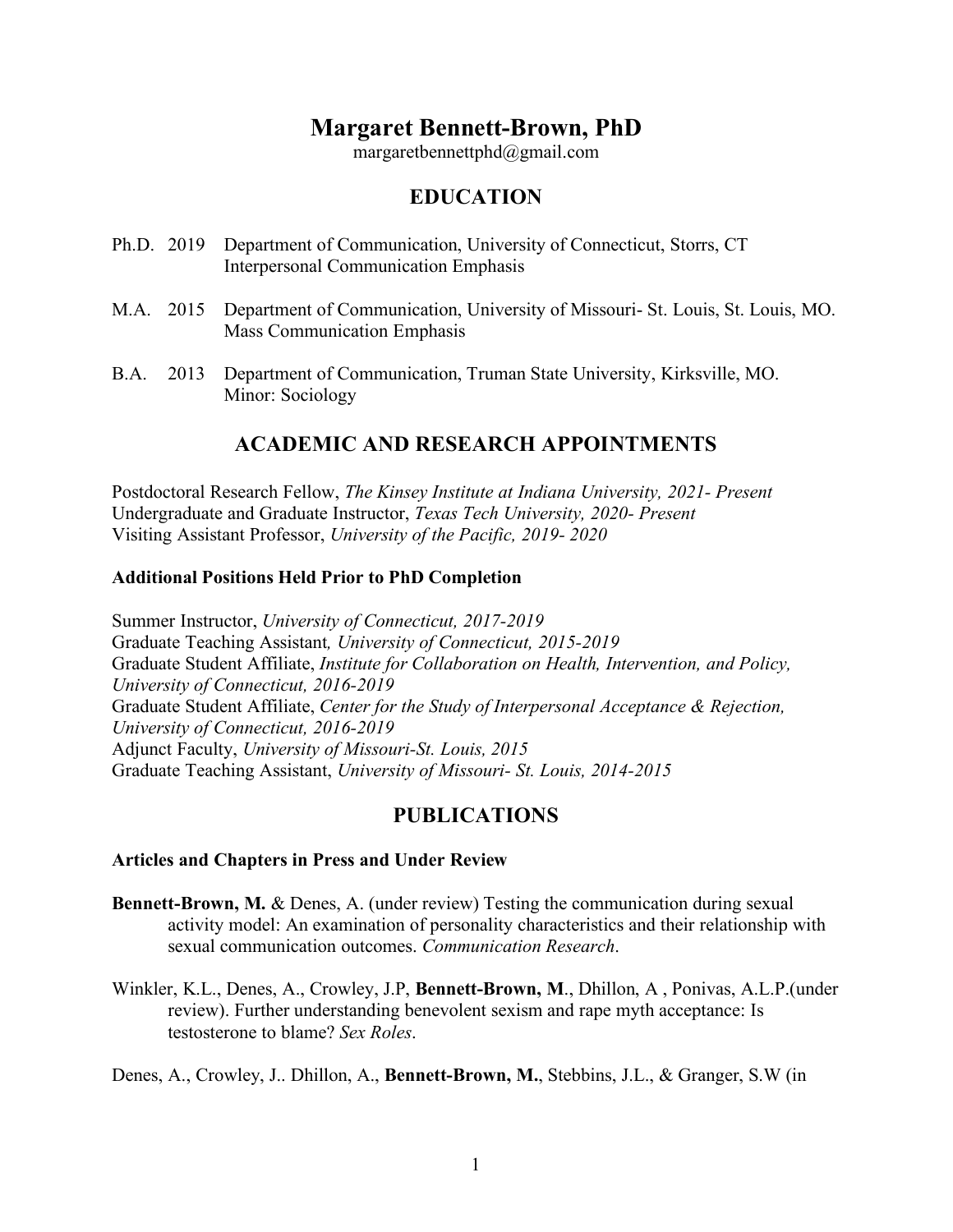press).Exploring the role of oxytocin in communication processes: A test of the post sex disclosures model. *Communication Monographs.*  https://doi.org/10.1080/03637751.2021.1957490

- Denes, A., Crowley, J.P., & **Bennett, M.** (2020). Between the sheets: Investigating young adults' communication during sexual activity. *Personal Relationships.* https://doi.org/10.1111/pere.12324
- Dhillon, A., Denes, A., Crowley, J.P, Ponivas, A.L.P., Winkler, K.L., & **Bennett, M**. (2020). Does testosterone influence young adult romantic partners' accommodation during conversations about stressors? *Human Communication Research.* https://doi.org/10.1093/hcr/hqaa008
- Denes, A., **Bennett, M.,** & DelGreco, M. (2020). Sexual communication and biology. In R. Weber & K. Floyd (Eds.), *Handbook of communication science and biology*. New York, NY: Routledge.
- Denes, A., Crowley, J.P, Winkler, K.L., Dhillon, A Ponivas, A.L.P., & **Bennett, M.** (2020). Exploring the effect of pillow talk on physiological stress responses to couples' difficult conversations. *Communication Monographs.* doi: 10.1080/03637751.2020.1726424
- **Bennett, M.**, LoPresti, B.J., & Denes, A. (2019). Exploring trait affectionate communication and post sex communication as mediators of the association between attachment and sexual satisfaction. *Personality & Individual Differences.* https://doi.org/10.1016/j.paid.2019.109505
- Denes, A., & **Bennett, M.** (2019). Pillow talk. In J.J. Ponzetti (Ed.), *Macmillan encyclopedia of intimate and family relationships: An interdisciplinary approach.* New York, NY: Macmillan Reference USA.
- Denes, A., Horan, S.M., & **Bennett, M**. (2019). "Faking it" as deceptive affection: Exploring the authenticity of orgasm and relational quality indicators. *Personality & Individual Differences.* https://doi.org/10.1016/j.paid.2019.06.013
- **Bennett, M., LoPresti, B.J., McGloin, R., & Denes, A. (2019). The desire for porn and partner?:** Investigating the role of scripts in affectionate communication, sexual desire, and pornography consumption and guilt in young adults' romantic relationships. *Western Journal of Communication*. doi: 10.1080/10570314.2018.1564934
- **Bennett, M.** & Denes, A. (2019). Lying in bed: An analysis of deceptive affectionate messages in casual romantic relationships. *Communication Quarterly.* doi: 10.1080/01463373.2018.1557722
- Denes, A., **Bennett, M**., & Winker, K.L. (2017). Exploring the benefits of affectionate communication: Implications for interpersonal acceptance-rejection theory. *Journal of Family Theory & Review, 9*, 491-506. doi: 10.1111/jftr.12218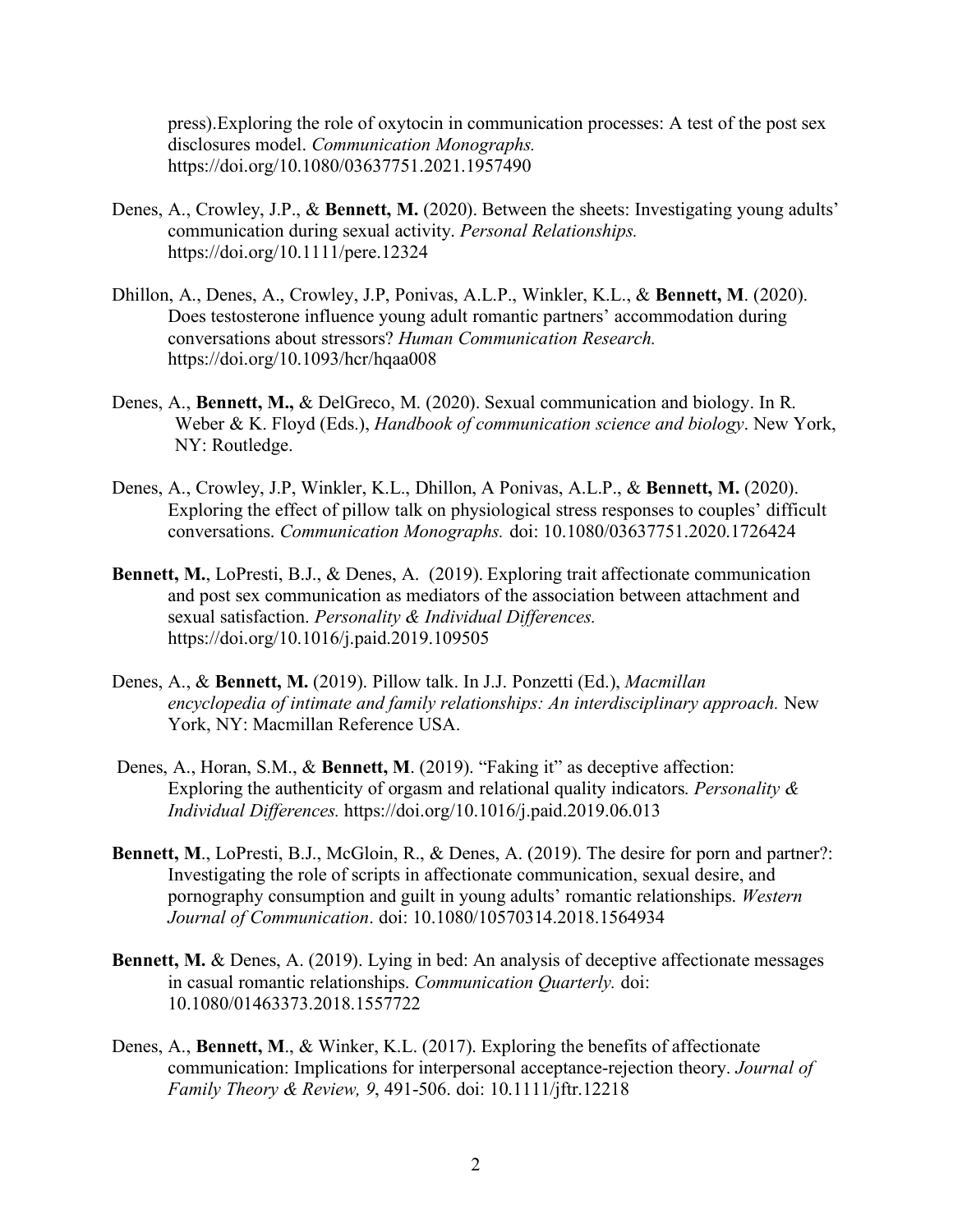#### **Manuscripts in Progress**

- **Bennett-Brown, M.** (in progress). Promoting sexual communication within romantic relationships: An exploratory study testing a sexual communication intervention among young adults. Status: manuscript complete; making final edits before submission.
- **Bennett-Brown, M. & Denes, A. (in progress) The construction and validation of the** communication during sexual activity scale. Status: manuscript complete; making final edits before submission.
- Denes, A, Crowley, J.P., Dhillon, A., Ponivas, A., **Bennett-Brown, M**., & Winkler, K.L., (in progress). Does increasing post sex communication influence satisfaction, distress, and communication about stressors? A test of the theory of resilience and relational load. Status: Manuscript complete; making final edits before submission.
- Denes, A., Crowley, J.P, **Bennett-Brown, M**., Winkler, K.L., Ponivas, A., & Dhillon, A. (in progress). Do genetics influence sexual communication? Investigating the role of OXTR and pillow talk in sexual self-disclosure and satisfaction. Status: Data collection complete; data analysis and manuscript preparation underway.
- LoPresti, B.J. & **Bennett-Brown, M.** (in progress). Me, myself, and I (in bed): Analyzing the dimensions of sexual narcissism in relation to personality traits and predictions on sexual and relational satisfaction. Status: Manuscript preparation and data analysis underway.
- **Bennett-Brown, M., LoPresti, B.J., & Denes, A. (in progress) Is now the time? : An** examination of themes in negatively valenced post-sex disclosures. Status: Code book being developed, recruiting coders.

# **CONFERENCE PAPERS**

*(\*signifies top paper)*

- **Bennett-Brown, M.** (2021, November). "We did not agree on what we were okay with doing": Analyzing qualitative responses on negatively valenced talk during sexual activity among young adults. Paper to be presented at the annual meeting of The Society for the Scientific Study of Sexuality in San Juan, PR.
- **Bennett-Brown, M.** & LoPresti, B.J. (2021, November). Exploring pornography involvement: The influence of empathy, identification, and hostile sexist attitudes on one's likelihood to consume hostile pornography amongst young adult pornography consumers. To be presented at the annual meeting of the National Communication Association in Seattle, WA.
- \* Denes, A., Crowley, J.. Dhillon, A., **Bennett, M.**, Stebbins, J.L., & Granger, S.W (2021, May). *Exploring the role of oxytocin in communication processes: A test of the post sex disclosures model.* Paper presented at the annual meeting of the International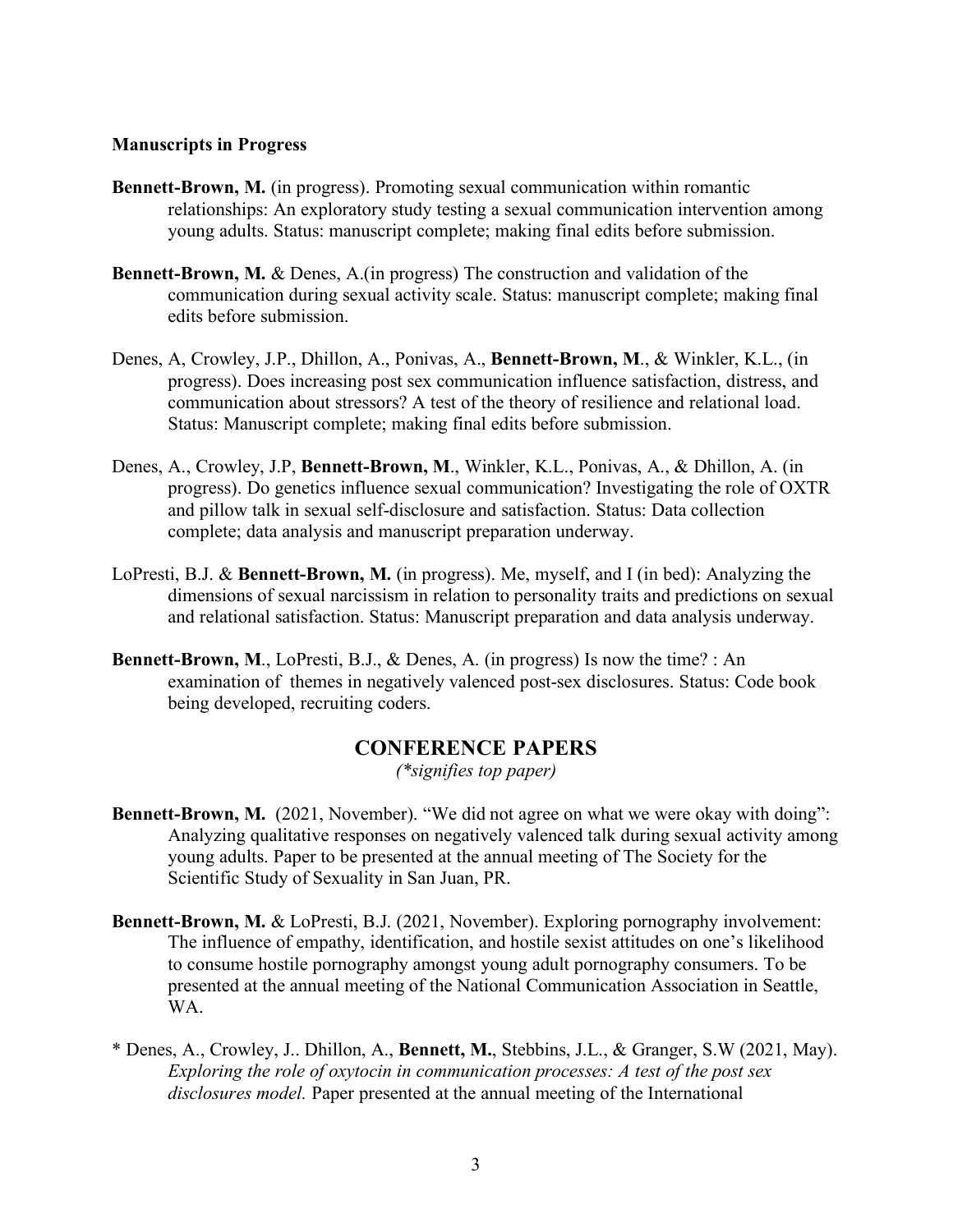Communication Association (online conference due to COVID-19). **Top 4 Paper-Interpersonal Communication Division.**

- **Bennett, M.** (2020, November). *Pain does not mean less pleasure : An examination of bleeding and discomfort during sexual activity and its relationships with sexual satisfaction and communication*. Paper presented at the annual meeting of The Society for the Scientific Study of Sexuality in New Orleans, LA (online conference due to COVID-19).
- **Bennett, M.** (2020, November). *The construction and validation of the communication during sexual activity scale (CDSAS).* Paper presented at the annual meeting of The Society for the Scientific Study of Sexuality in New Orleans, LA (online conference due to COVID-19).
- **Bennett, M.** (2020, November). *Promoting sexual communication within romantic relationships: An exploratory study testing a sexual communication intervention among young adults.* Paper presented at the annual meeting of the National Communication Association in Indianapolis, IN (online conference due to COVID-19).
- **Bennett, M.** (2019, November). *"This feels so good!": A qualitative examination of communication during sexual activity*. Paper presented at the annual meeting of The Society for the Scientific Study of Sexuality in Denver, CO.
- **Bennett, M.** & LoPresti, B.J. (2019, November). *You're darn tootin'!: Connecting "potty talk" to sexual communication and relational satisfaction among young adults in romantic relationships.* Paper presented at the annual meeting of The Society for the Scientific Study of Sexuality in Denver, CO.
- **Bennett, M.** (2019, November) *Communicating violations of genital expectations: Considering pornography's influence through sexual scripts on expectancy violations theory in sexual communication*. Paper presented at the annual meeting of the National Communication Association in Baltimore, MD.
- Winkler, K.L., Denes, A., Crowley, J., **Bennett, M**., Dhillon, A., & Ponivas, A. (2019, May). *Exploring links between testosterone, benevolent sexism, and rape myth acceptance*. Paper presented at the annual International Communication Association in Washington D.C.
- **Bennett, M.** (2018, November) *Talk dirty to me: Developing a scale to analyze communication during sexual activity as related to sexual arousal & satisfaction.* Paper/Poster presented at the annual meeting of The Society for the Scientific Study of Sexuality in Montreal, Canada.
- **Bennett, M**., LoPresti, B.J., & Denes, A. (2018, November) *Is now the time :An examination of themes in negatively valenced post-sex disclosures*. Paper/Poster presented at the annual meeting of The Society for the Scientific Study of Sexuality in Montreal, Canada.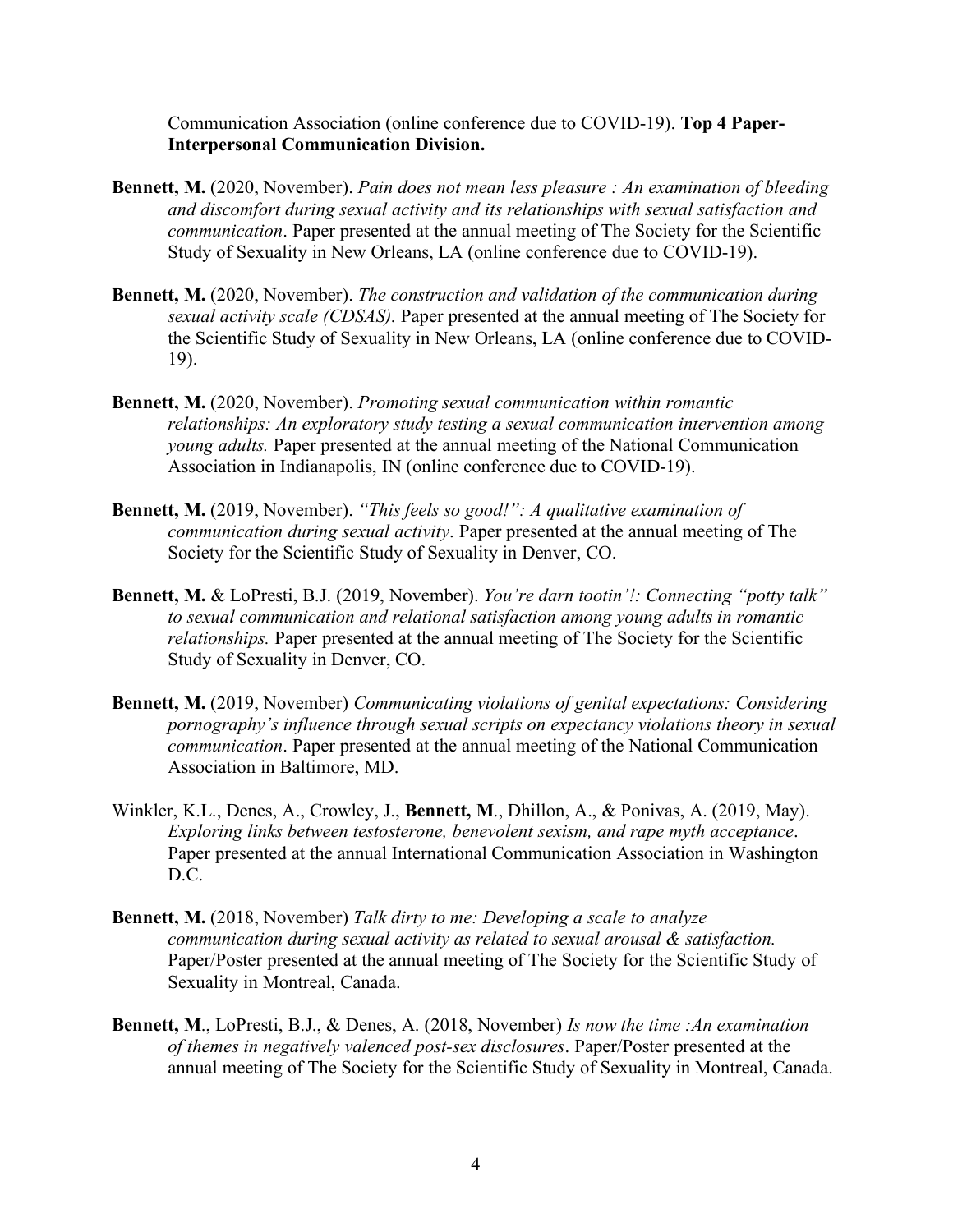- LoPresti, B.J. & **Bennett, M.** (2018, November). *Me, myself, and I (in bed): Analyzing the dimensions of sexual narcissism in relation to personality traits and predictions on sexual and relational satisfaction.* Paper presented at the annual meeting of The Society for the Scientific Study of Sexuality in Montreal, Canada.
- Denes, A., Horan, S., & **Bennett, M.** (2018, November) *"Faking It" As deceptive affection: Exploring the authenticity of orgasm and relational quality indicators.* Paper presented at the annual meeting of the National Communication Association in Salt Lake City, UT.
- Denes, A., Crowley, J.P., Winkler, K, Ponivas, A., Dhillon, A., & **Bennett, M.** (2018, May). *Exploring the effect of pillow talk on physiological stress responses to couples' difficult conversations.* Paper presented at the annual meeting of the International Communication Association in Prauge, Czech Republic.
- Denes, A., Crowley, J.P, **Bennett, M**., Dhillon, A., Ponivas, A., & Winkler, K.L. (2018, February). *Do genetics interact with pillow talk to influence relational outcomes? Investigating the role of the oxytocin receptor gene in the post-sex communication process*. Paper presented at the annual meeting of the Western States Communication Association in Santa Clara, California.
- **Bennett, M**., LoPresti, B.J., McGloin, R., & Denes, A. (2017, November). *Pornography's affect: Considering the influence of pornography on sexual desire and relationship satisfaction in emerging adults' romantic relationships within the context of affectionate exchange theory.* Paper presented at the annual meeting of the National Communication Association in Dallas, TX.
- Denes, A., Crowley, J.P., Winkler, K, Ponivas, A., **Bennett, M.**, & Dhillon, A. (2017, November). *Exploring links between conflict, cortisol, and salivary alpha amylase: A pillow talk experiment.* Paper presented at the annual meeting of the National Communication Association in Dallas, TX.
- \*Dhillon, A., Denes, A., Crowley, J.P., Ponivas, A., Winkler, K., & **Bennett, M.** (2017, November). *Does physiology influence accommodation and satisfaction during conflict?: Exploring the role of testosterone in couples' conflict conversations.* Paper presented at the annual meeting of the National Communication Association in Dallas, TX. **Top 2 Paper-Interpersonal Communication Division.**
- **Bennett, M.** (2017, November). *Lying in bed: An analysis of deceptive affectionate messages in casual romantic relationships.* Paper/poster presented at the annual meeting of The Society for the Scientific Study of Sexuality in Atlanta, GA.
- **Bennett, M.**, LoPresti, B.J., & Denes, A. (2017, November). *Too attached to hostility: Examining the associations between attachment styles, trait hostility, hostile sexism, and pornography preferences.* Paper/poster presented at the annual meeting of The Society for the Scientific Study of Sexuality in Atlanta, GA.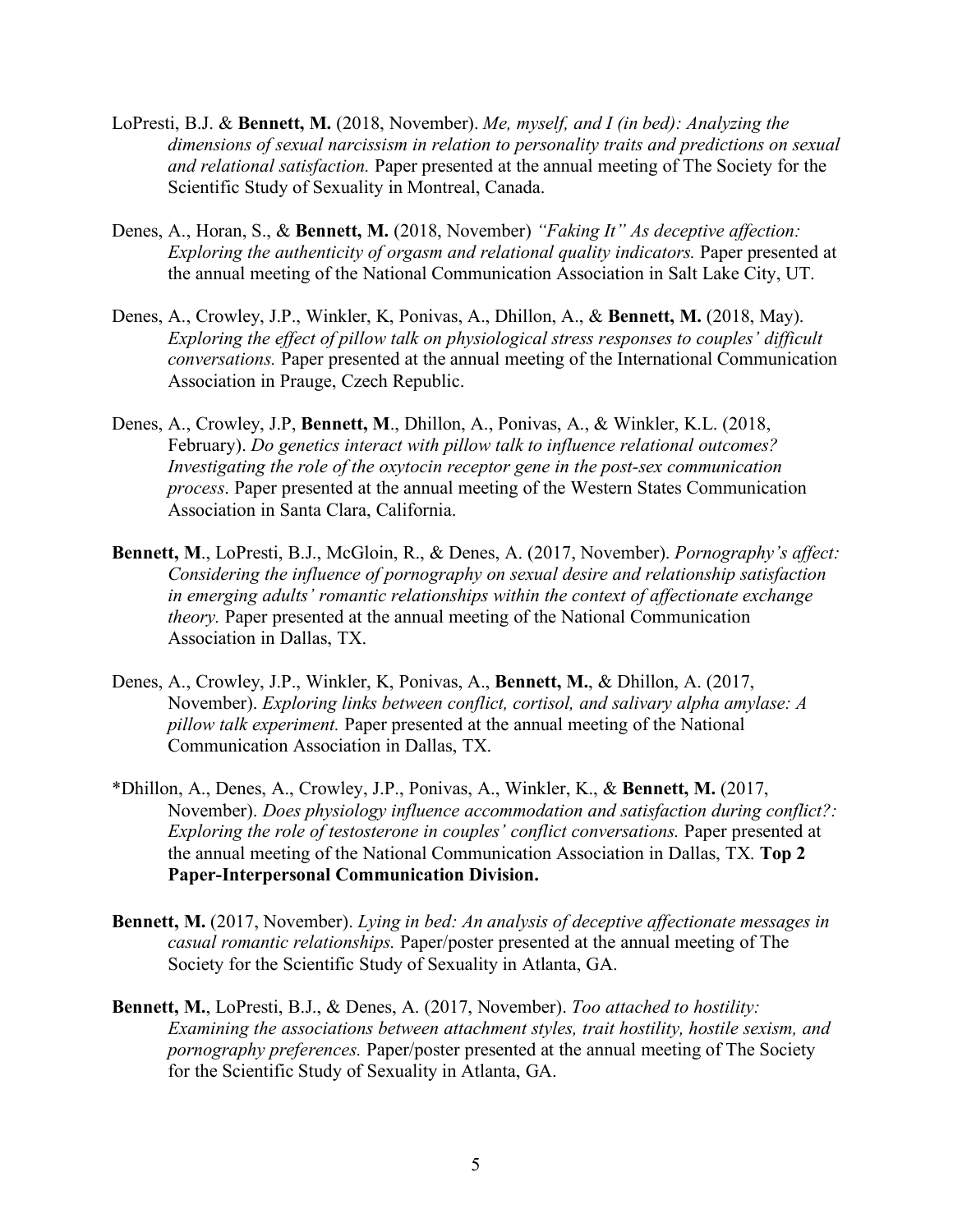- Denes, A. Crowley, J.P., & **Bennett, M.** (2017, November). *Communication between the sheets: Investigating the associations among communication during sexual activity, orgasm, post sex communication, and relationship satisfaction.* Paper presented at the annual meeting of The Society for the Scientific Study of Sexuality in Atlanta, GA.
- Denes, A., Crowley, J.P., Dhillon, A., Ponivas, A., **Bennett, M.**, & Winkler, K. (2017, May). *Does increasing post sex communication influence satisfaction, distress, and conflict in relationships?: A pillow talk intervention.* Paper presented at the annual meeting of the International Communication Association in San Diego, CA.
- Denes, A. Crowley, J.P., & **Bennett, M.** (2017, May). *Communication between the sheets: Investigating the associations among communication during sexual activity, orgasm, post sex communication, and relationship satisfaction.* Paper/poster presented at the annual meeting of the International Communication Association in San Diego, CA.
- Denes, A., **Bennett, M**., & K.L. Winker (2017, February). *Exploring the benefits of affectionate communication: Implications for interpersonal acceptance and rejection*. Paper presented at the annual meeting of the Society for Cross-Cultural Research in New Orleans, LA.
- Denes, A., Crowley, J.P., Ponivas, A., Dhillon, A., Winkler, K.L., & **Bennett, M.** (2016, November). *Does pillow talk affect relationship satisfaction and physiological stress responses?: Preliminary results from the pillow talk experiment.* Paper presented at the annual meeting of the National Communication Association in Philadelphia, PA.
- **Bennett, M.** & Christensen, J. (2016, November) *"This is not how I imagined prison to be at all": An examination of orange is the new black and public policy support.* Paper presented at the annual meeting of the National Communication Association in Philadelphia, PA.

# **TEACHING**

**Texas Tech University Lubbock, TX**

*Graduate Professional Communication in Health, Technology, and Science (Spring 2021- online format) Instructor of Record* Responsibilities: Teach a graduate seminar on health communication and the role it plays in the fields of science and technology. Create syllabus and schedule. Grade all student work. Average enrollment  $= 14$ 

*Communication Theory (Spring 2021 & Summer 2021- online format) Instructor of Record* Responsibilities: Teach a course on basic principles and theories of the field of communication. Introduce students to the discipline of communication. Create syllabus and schedule. Facilitate discussion and active learning within the classroom. Grade all student work.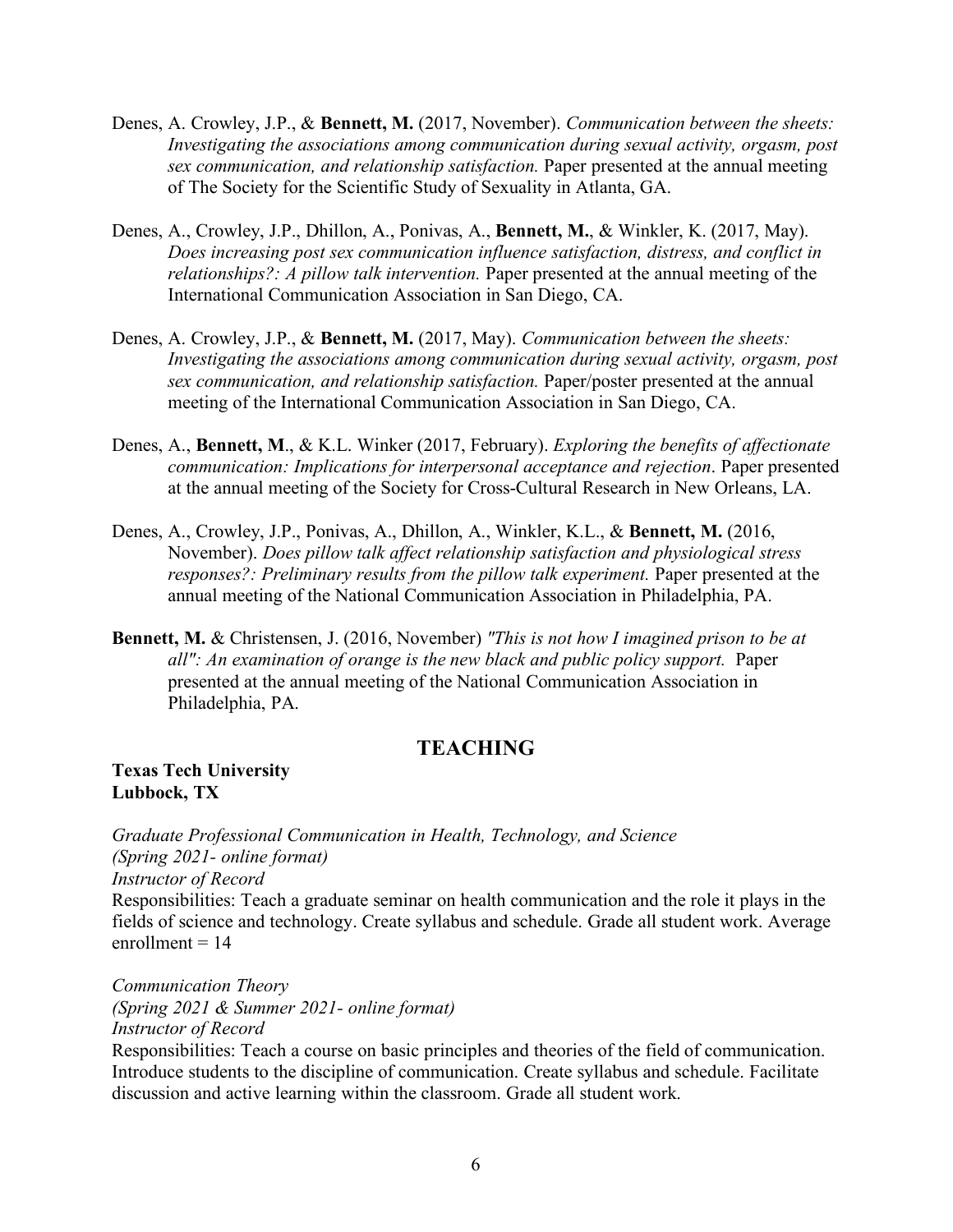#### Average enrollment  $= 50$

*Communication in Nursing (Fall 2020 & Spring 2021- online format) Instructor of Record*

Responsibilities: Teach a course on principles and theories of communication and their relationship to the field of nursing. Introduce students to skills for dealing with nursing-specific conflict with patients and physicians, develop therapeutic communication styles to address different ages and education levels of patients and their families, learn to craft effective messages, and manage crises. Create syllabus and schedule. Grade all student work. Average  $enrollment = 40$ 

#### *Communication in Healthcare*

*(Fall 2020, Summer 2021-online format, & Fall 2021-online format) Instructor of Record*

Responsibilities: Teach a course on principles and theories of health communication. Introduce students to health communication including background on language and theories from the health communication literature. Create syllabus and schedule. Grade all student work. Average enrollment  $= 30$ 

#### *Speaking for Business*

*(Fall 2020- online format)*

*Instructor of Record*

Responsibilities: Teach a course designed to introduce basic skills, principles, and contexts of communication in business and professional settings with verbal and nonverbal elements of oral communication emphasized. Create syllabus and schedule. Grade all student work. Average  $enrollment = 20$ 

#### **University of the Pacific Stockton, CA**

#### *Interpersonal Communication*

*(Fall 2019-large lecture format; Spring 2020-large lecture format; Summer 2020- online format) Instructor of Record*

Responsibilities: Teach a course on principles and theories of interpersonal communication. Introduce students to interpersonal communication including background on language and theories from the interpersonal literature. Create syllabus and schedule. Manage a team of 3-6 teaching assistants and design various activities and lectures for their discussion sections. Average enrollment  $= 120$ 

*Human Communication Theory (Fall 2019; Spring 2020) Instructor of Record*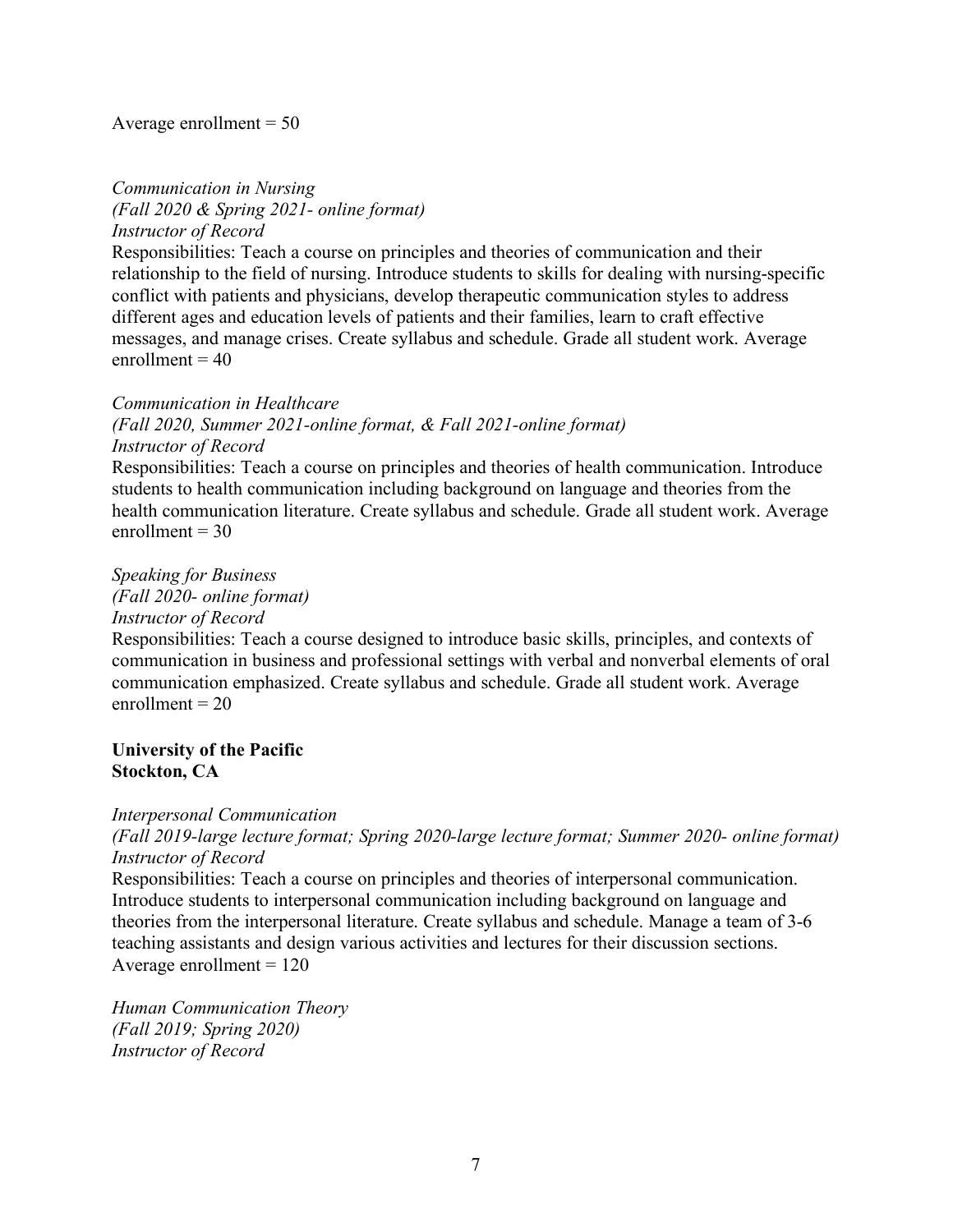Responsibilities: Teach a course on basic principles and theories of the field of communication. Introduce students to the discipline of communication. Create syllabus and schedule. Facilitate discussion and active learning within the classroom. Grade all student work. Average enrollment  $= 25$ 

*Professional Communication & Professionalism* 

*(Spring 2020) Instructor of Record* Responsibilities: Teach an applied course on communication concepts in relation to communication careers. Assist students in career and graduate school searches. Schedule career service. Create syllabus and schedule. Facilitate discussion and active learning within the classroom. Grade all student work. Average enrollment  $= 25$ 

*Introduction to Communication (Spring 2020) Instructor of Record* Responsibilities: Introduce students to the discipline of communication. Provide students with a basic knowledge of the communication department and faculty research conducted within the department. Create syllabus and schedule. Facilitate discussion and active learning within the classroom. Grade all student work. Average enrollment  $= 25$ 

*First Year Pacific Writing Seminar (Fall 2019) Instructor of Record* Responsibilities: Teach a course to first-year students about reading, writing, and critical thinking. Grade all student work. Average enrollment  $= 24$ 

#### **University of Connecticut Storrs, CT**

*Advanced Interpersonal Communication (Spring 2019) Instructor of Record* Responsibilities: Teach a course on more advanced principles and theories of interpersonal communication. Provide detailed background on interpersonal communication research within

the field and department. Facilitate conversation about interpersonal communication research. Introduce students to proposal writing and research design. Follow guidelines for writingintensive course set by the university. Create new syllabus and schedule. Grade all student work. Average enrollment  $= 19$ 

*Small Group Communication (Summer 2017; Fall 2017) Instructor of Record*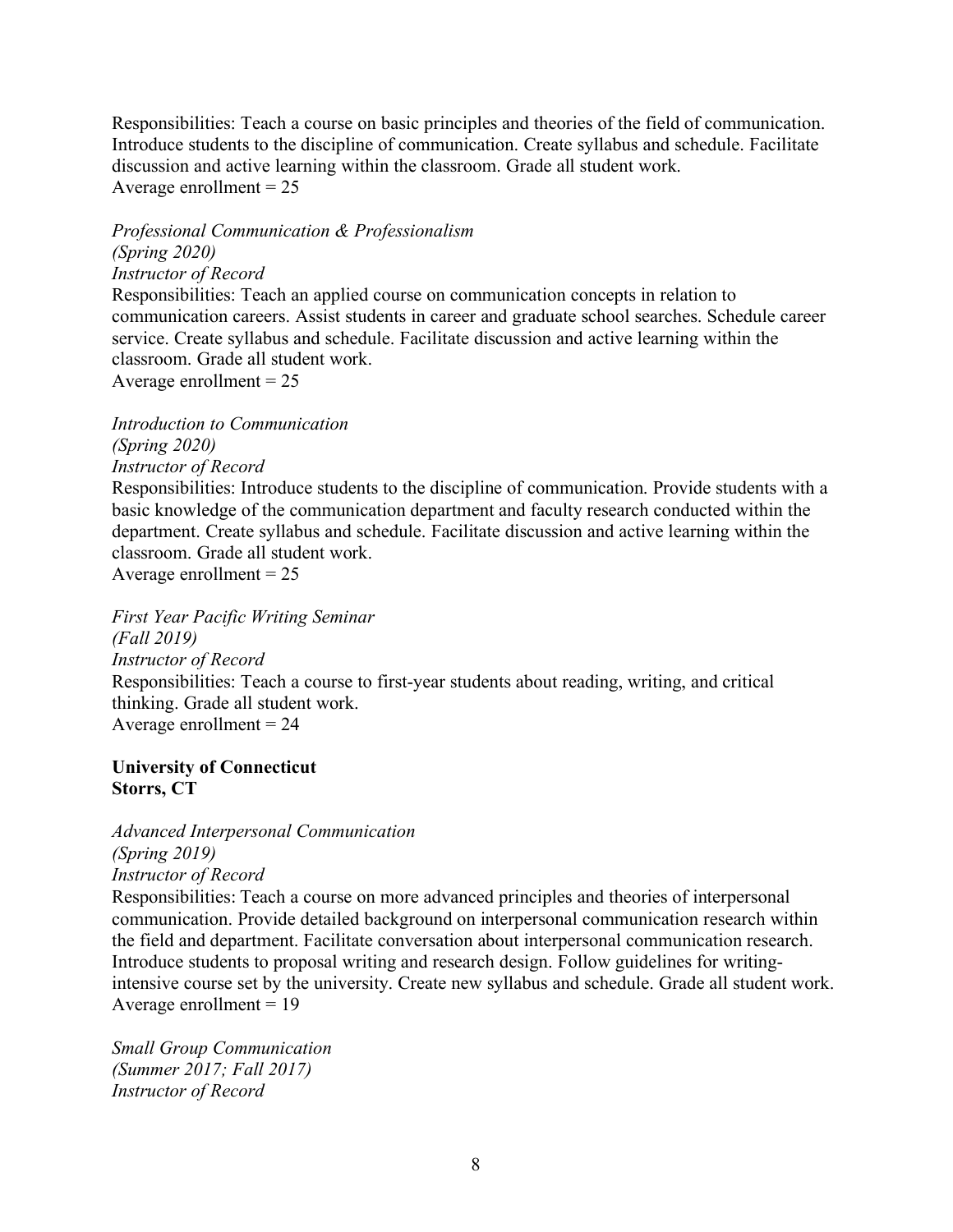Responsibilities: Follow guidelines for writing-intensive course set by the university. Teach a course on principles and theories of small group communication. Introduce students to small group communication including background and theories from the literature. Create syllabus and schedule. Grade all student work. Average enrollment = 19

#### *Interpersonal Communication*

*(Spring 2017; Spring 2018; Summer 2018-online format; Fall 2018-large lecture format; Summer 2019- online format)*

*Instructor of Record*

Responsibilities: Teach a course on principles and theories of interpersonal communication. Introduce students to interpersonal communication including background on language and theories from the interpersonal literature. Create syllabus and schedule based on previous semester. Grade all student work. Average enrollment  $= 40 (80$  students for large lecture)

## *The Process of Communication*

*(Spring 2017)*

*Graduate Teaching Assistant*

Responsibilities: Lead two weekly discussion sections examining foundational theories and concepts in communication. Attend bi-weekly lectures given by supervising instructor. Grade weekly participation, discussion challenges, pop quizzes, and paper assignments. Average enrollment (per discussion section) = 25

## *Interpersonal Communication*

*(Fall 2016; Spring 2019)*

#### *Graduate Teaching Assistant*

Responsibilities: Lead four weekly discussion sections examining interpersonal communication. Attend bi-weekly lectures given by supervising instructor and weekly meetings with other teaching assistants to discuss weekly lesson plans. Grade weekly participation, monthly quizzes, and final papers. Average enrollment (per discussion section) =  $25$ 

# *Public Speaking*

*(Fall 2015; Spring 2016) Graduate Teaching Assistant*

Responsibilities: Lead three bi-weekly discussion sections examining the fundamentals of public speaking. Attend weekly lecture given by supervising instructor. Grade four speeches, two speech outlines, weekly participation feedback, and extra credit online speech activities. Average enrollment (per discussion section)  $= 25$ 

#### **University of Missouri- St. Louis St. Louis, MO**

*Communication Theory (Summer 2015) Adjunct Lecturer/Instructor of Record* Responsibilities: Teach an online course on principles and theories in the field of Communication. Introduce students to the history and the language used in the field. Create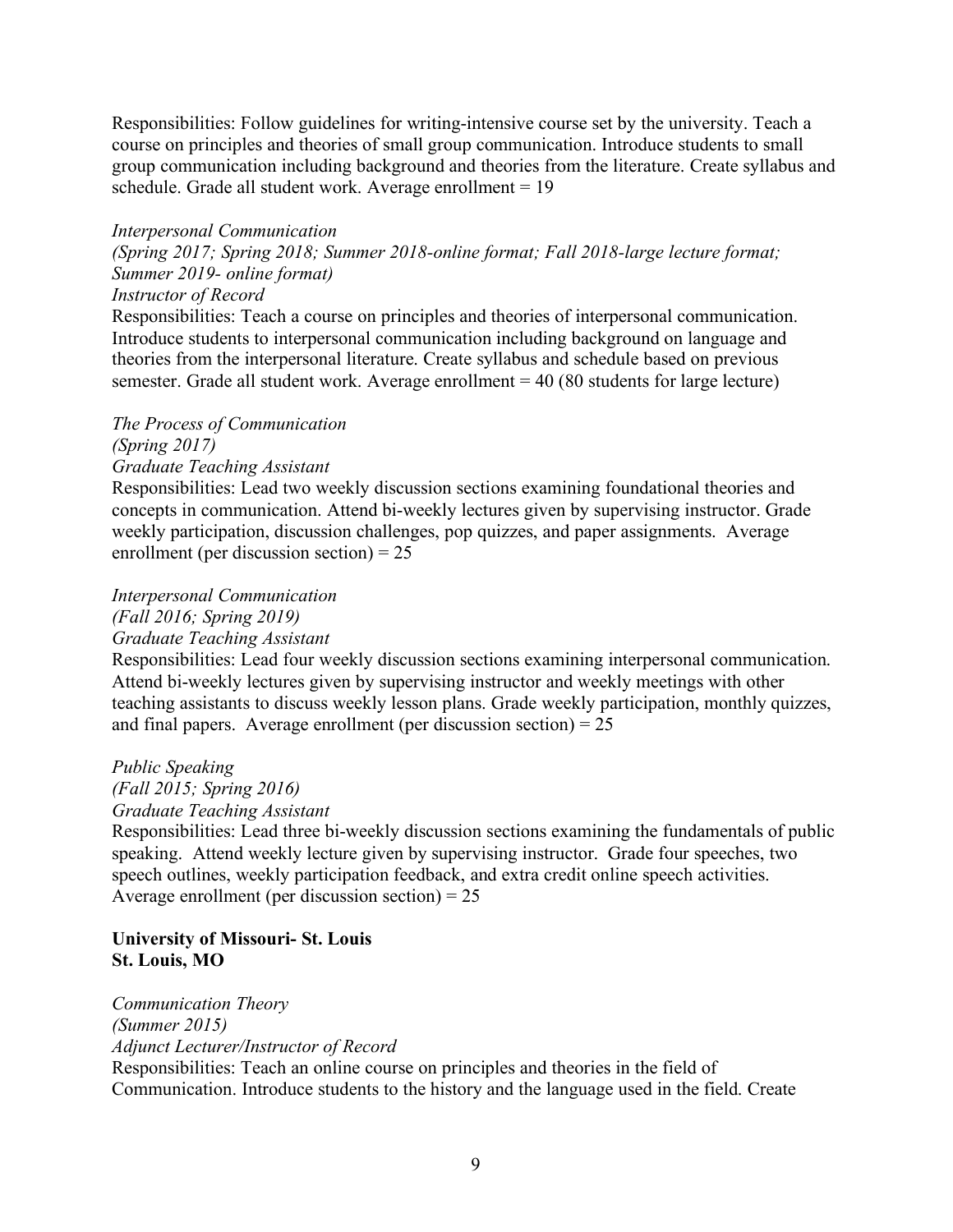syllabus and schedule based on previous semester. Grade all student work. Average enrollment= 30

*Introduction to Mass Communication (Spring 2015) Graduate Teaching Assistant* Responsibilities: Aid professor in grading and classroom duties. Average enrollment = 25

*Male & Female Communication (Spring 2015) Graduate Teaching Assistant* Responsibilities: Aid professor in grading and online classroom duties. Average enrollment = 25

*Communication Research Methods (Fall 2014) Graduate Teaching Assistant* Responsibilities: Aid professor in grading and classroom duties. Average enrollment = 25

*Media & Health Communication (Fall 2014) Graduate Teaching Assistant*  Responsibilities: Aid professor in grading and classroom duties. Average enrollment = 25

## **SERVICE**

## **Advising**

MA Associate Advisor (Completed): *Micah Smith- Texas Tech University* MA Associate Advisor (Current): *Kelly Hutchison- University of the Pacific Amber Mateer- University of the Pacific Sonia Moore- Texas Tech University*

#### **National Communication Association**

2021-Present, Health Communication Division Reviewer 2021-Present, Interpersonal Communication Division Reviewer

**Alpha Sigma Alpha National Sexual Assault Prevention Program**

2020-Present, Facilitator

#### **Journal of Social and Personal Relationships**

2019-Present, Reviewer

#### **International Communication Association**

2017-Present, Mass Communication Division Reviewer 2017-Present, Interpersonal Communication Division Reviewer

#### **Health Studies Advisory Committee, University of the Pacific**